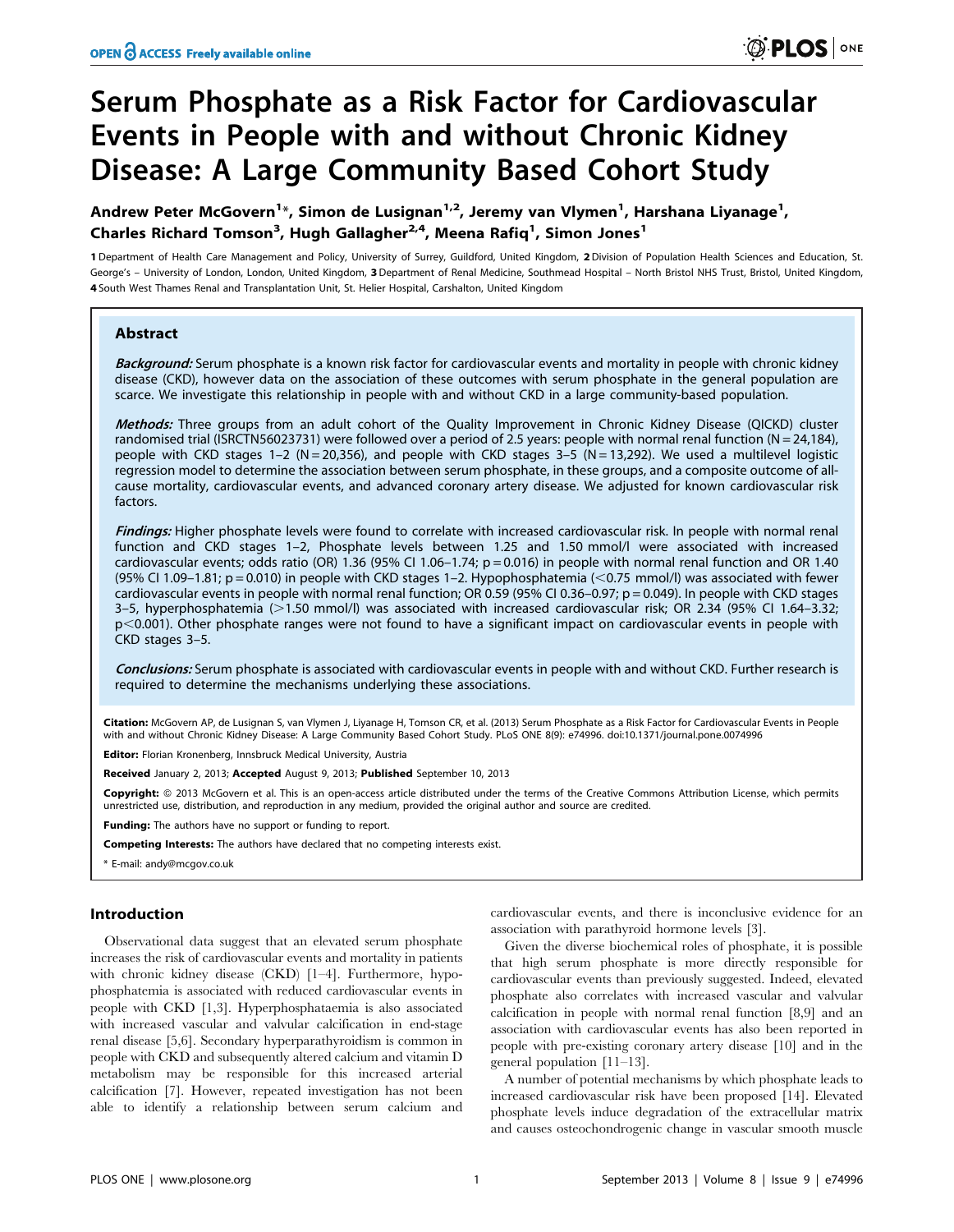cells [15]. These changes cause increased deposition of extracellular calcium phosphate crystals, cell apoptosis, and ultimately vascular calcification [15,16]. Vessel calcification is associated with left ventricular hypertrophy, decreased coronary blood flow, and cardiovascular events although causality has not been determined [17,18]. Hyperphosphatemia may also cause endothelial damage through increased production of reactive oxygen species [19,20]. This process is potentially preventable as dietary phosphate restriction in murine models of secondary hyperparathyroidism prevents endothelial damage [21,22]. Population studies demonstrate that increased dietary phosphate intake is correlated with increased serum phosphate; particularly phosphate additives in processed foods [23,24].

The major focus of observational studies has so far been on patients with CKD, however a number of studies have analysed the correlation with phosphate and cardiovascular events and mortality in the general population. In order to confirm or refute previous findings, we investigate the impact of phosphate in the general population with a large community based cohort, using routinely collected data. We also compare these results with the relationship between phosphate and cardiovascular events in people with CKD. As parathyroid hormone (PTH) is involved in phosphate homeostasis we also investigate the relationship between serum PTH and cardiovascular events.

## Methods

The data analysed were from the Quality Improvement in Chronic Kidney Disease (QICKD) cluster randomised trial (clinical trials registration: ISRCTN56023731) [25]. These data consist of the primary care records of the population of 127 primary care practices across England; a nationally representative sample of urban, sub-urban and rural practices in London, Surrey, Sussex, Leicester, Birmingham and Cambridge. The complete protocol used for sampling and data collection from these practices for the QICKD trial have been previously described [26]. A subpopulation of individuals in whom phosphate and renal indices were available was selected for inclusion in this study. Routine data from electronic records were collected over a five year period; between January 2006 and December 2010. Data recorded between January 2006 and June 2008 was used to determine the baseline characteristics of the people included in the study, with the most recent values of creatinine, phosphate and PTH used for comparison. A second data collection was undertaken at 30 months to obtain follow-up data on outcomes.

The study population was subdivided by renal function into three groups; people with normal renal function, people with CKD stage 1–2, and people with CKD stage 3–5. CKD stage was identified using estimated glomerular filtration rate (eGFR) measurements calculated using the modified diet in renal disease equation from serum creatinine measurements [27,28] and measurements of proteinuria. Normal renal function was defined as an eGFR  $\geq$ 90 ml/min and absence of significant proteinuria. CKD stage 1–2 was defined as an eGFR of 60–89 ml/min or the presence of significant proteinuria with an eGFR  $\geq 90$  ml/min. CKD stages  $3-5$  were defined as an eGFR $\leq 60$  ml/min. Proteinuria was analysed using the diagnostic criteria described by the National Institute for Health and Clinical Excellence with lower significance thresholds in people with diabetes (NICE) [28]. People without creatinine measurements were excluded from the analysis. People were only included in the normal renal function group if no proteinuria was present; those with no proteinuria measurements were excluded from this group.

#### **Outcomes**

We used a combined outcome measure of all-cause mortality and incident stroke, transient ischaemic attack (TIA), myocardial infarction (MI), advanced coronary artery disease, new cardiac failure and death, during the follow up period. Advanced coronary artery disease was defined as at least one of; coronary artery revascularisation procedures, progressive angina, angina at rest, and acute coronary syndrome not otherwise diagnosed as MI.

#### Predictors

Traditional cardiovascular risk factors were identified from analysis of the electronic patient records at baseline. These were the Framingham risk factors; age, ethnicity, smoking status, alcohol use, and body mass index (BMI), diabetes, hypertension, low density lipoprotein (LDL) cholesterol, high density lipoprotein (HDL) cholesterol, and total cholesterol (TC).

BMI was calculated from routinely gathered measurements of weight and height performed by physicians and practice nurses. The presence of diabetes was defined from clinical coding records and serum glucose values using a method we have validated previously [29]. The presence of significant hypertension was defined by prescription of antihypertensive medications (angiotensin converting enzyme inhibitors and angiotensin II receptor blockers) using electronic prescription records kept by every practice included in the study.

Serum phosphate levels were analysed as a categorical variable grouped in  $0.25$  mmol/l bands  $( $0.75$ ,  $0.75$ –1.00, 1.01–1.25,$ 1.26–1.50, and  $>1.50$  mmol/l). Serum PTH was categorised as high ( $>60$  ng/l), normal (10–60 ng/l), low ( $<10$  ng/l) or not measured.

The presence of proteinuria was determined by examining a hierarchy of clinical tests; albumin creatinine ratio (ACR), then if not available; protien creatinine ratio (PCR), 24 hour urinary protein, or urine dipstick testing in turn. Threshold values are shown in Table 1. The lower significance thresholds for people with diabetes are also shown [28].

Laboratory sample data (cholesterol, glucose, phosphate, creatinine, and proteinuria measurements) were taken from samples collected routinely in primary care practices during practice opening times (usually 8am to 6pm) and processed in local laboratories. Electronic primary care records are automatically updated with these results. Where multiple values of each parameter were recorded during the baseline period the most recent value was used.

#### Statistical analysis

Numerical data was refined, to adjust for inputting errors, by removing values outside of physiological limits. Where the variable of interest had not been measured or recorded in the patient record individuals were categorised as being not monitored for that given parameter and included separately for analysis.

Multilevel binary logistic regression models were built to account for outcome variation between primary care practices. Patients were nested within practices using a random intercept. Model selection was performed using the approach described by Maindonald and Braun [30] by minimising the Bayesian information criterion (BIC) using backward stepwise elimination. Models were validated using receiver operating characteristic (ROC) curves and Hosmer-Lemeshow testing. People who left their practice during the follow up period were excluded from the logistic regression analysis. The analysis was performed using the statistical package R and the multilevel R package lme4 [31].

Cox proportional hazards multivariate models were also constructed using the statistical package R to provide a time-event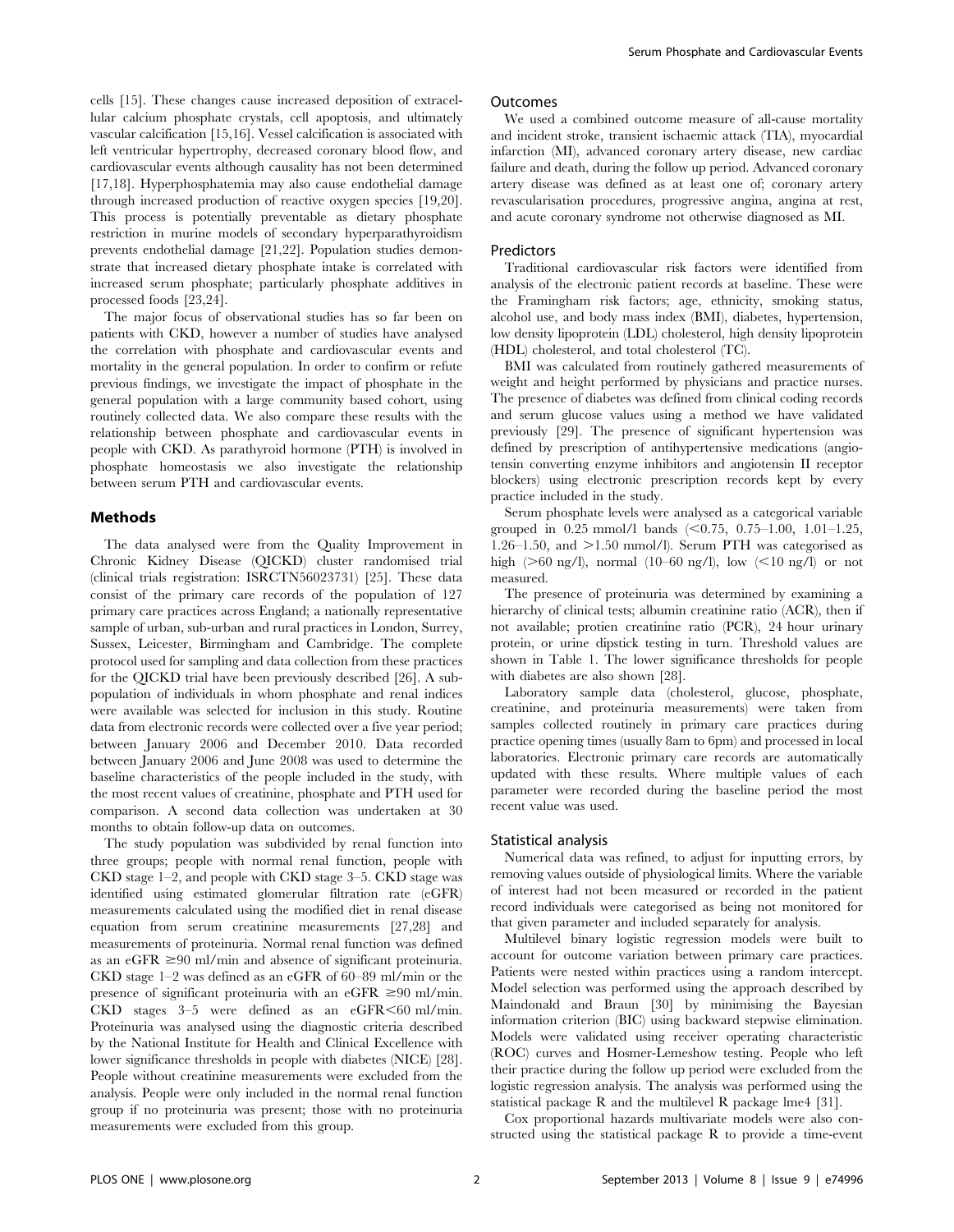Table 1. Protienuria threshold values by clinical test. Threshold values are adapted from the 2008 NICE guidelines [28] and Lamb et al. [45].

| l Clinical test                    | Non diabetes threshold value | Diabetes threshold value             |
|------------------------------------|------------------------------|--------------------------------------|
| Albumin creatinin ratio (mg/mmol)  | $\geq$ 30                    | $\geq$ 2.5 males, $\geq$ 3.5 females |
| Protein creatinine ratio (mg/mmol) | $\geq 50$                    | $\geq$ 15                            |
| 24 h urinary protein (mg/24h)      | $\geq$ 300                   | $\geq$ 150                           |
| Urine dipstick testing             | 'trace' or above             | 'trace' or above                     |

doi:10.1371/journal.pone.0074996.t001

analysis. Individuals who left their practice during the follow up period were included as censored data. The date of each outcome event was taken as the date it was recorded as occurring in the primary care records. This data was available for all outcome events.

#### Ethical considerations

No patient identifiable data was used in the analysis described here. Other ethical considerations of the QICKD study are described elsewhere [26,32].

## Results

A total of 741,913 people were included in the analysis. We excluded people who died or left the practice before the start of the follow up period  $(n = 123)$ , if they were aged less than 18 at the start of the follow up period  $(n = 142,533)$ , or those who left the practice during the follow up period  $(n = 51,763)$ . From the remaining adults  $(N = 547, 494)$  only people with phosphate measurements and required renal indices measurements before the start of the follow up period were included  $(N = 57,832)$ . The proportion of the complete population with measurements of each variable is given in table 2. From these; 24,184 people were found to have no evidence of renal impairment, 20,356 people CKD stages 1–2, and 13,292 people CKD stages 3–5. The demographics of these groups are shown in table 2.

The mean age of the group with normal renal function was 52.8 years (standard deviation 17.0 years). 1,005 (4.2%) people suffered one or more adverse cardiovascular event during the 30 month follow up period. There were 133 strokes, 120 TIAs, 84 MIs, 110 coronary artery procedures, 45 other advanced coronary artery disease events, 77 new cases of heart failure and 521 deaths.

The mean age of the population with CKD stage 1–2 was 56.0 years (standard deviation 16.1 years). 861 (4.2%) people with CKD suffered one or more adverse cardiovascular event including 116 strokes, 114 TIAs, 79 MIs, 109 coronary artery procedures, 27 other advanced coronary artery disease events, 79 new cases of heart failure and 415 deaths.

The mean age of the population with CKD stage 3–5 was 72.8 years (standard deviation 12.9 years). 1,600 (12.0%) people with CKD suffered one or more adverse cardiovascular event including 175 strokes, 140 TIAs, 120 MIs, 113 coronary artery procedures, 50 other advanced coronary artery disease events, 143 new cases of heart failure and 986 deaths. The total number of outcome events by CKD stage is given in table 3).

Serum PTH levels, BMI and total cholesterol were not found to be significantly associated with adverse outcomes and were therefore removed from the regression models. No variables were found to be co-linear with phosphate.

After adjusting for known confounders, both logistic regression models (table 4) and Cox regression models (table 5) demonstrate

consistent correlations between phosphate and cardiovascular risk in all three population groups: A monotonically increasing relationship between phosphate and cardiovascular events was found in people with normal renal function (figure 1). Lower phosphate appears to be protective and higher phosphate increases risk in this group. This trend also appears amongst people with CKD stage 1–2, however reduced risk with lower phosphate levels was not statistically significant. In people with CKD stages 3–5 hyperphosphatemia (which we have defined as phosphate .1.5 mmol/l) was found to be associated with increased cardiovascular risk. No protective effect of low phosphate (which we have defined as  $\leq 0.75$  mmol/l) is suggested in people with CKD stages 3–5 (figure 1).

#### **Discussion**

#### Principal findings

In this large community-based population, serum phosphate levels were associated with cardiovascular events and mortality in both people with normal renal function and those with CKD. In people with normal renal function the relationship appears to be linear with no minimum threshold for improved cardiovascular outcomes. In those with CKD stages 3–5, hyperphosphatemia was associated with increased risk but lower levels of phosphate were not associated with reduced risk of cardiovascular events. In those with CKD stages 1–2 the relationship also appears to be a linear increase in cardiovascular risk with increasing phosphate although wide confidence intervals make this somewhat uncertain. This general trend between increased cardiovascular risk and higher serum phosphate remains when the population is analysed as a whole, but no reduction in risk was found with hypophosphatemia.

#### Implications

These findings add to the growing weight of evidence that phosphate is an independent predictor of cardiovascular disease, in both people with and without CKD. Furthermore, these findings call in to question the definition of a 'normal range' for phosphate, as 'low' phosphate is associated with better outcomes in people with normal renal function. If phosphate is demonstrated to be an effective cardiovascular target, perception of serum levels should be similar to that of serum cholesterol or blood pressure, where the focus is on achieving values below a threshold. We propose that an increased research focus on the relationship between serum phosphate and cardiovascular events in the general population is needed.

## Comparison with the literature

We found the prevalence of CKD stages 3–5 to be 7.6% in the adult population; this is in good agreement with the UK based population estimate of 6%, which includes under 18 s [33].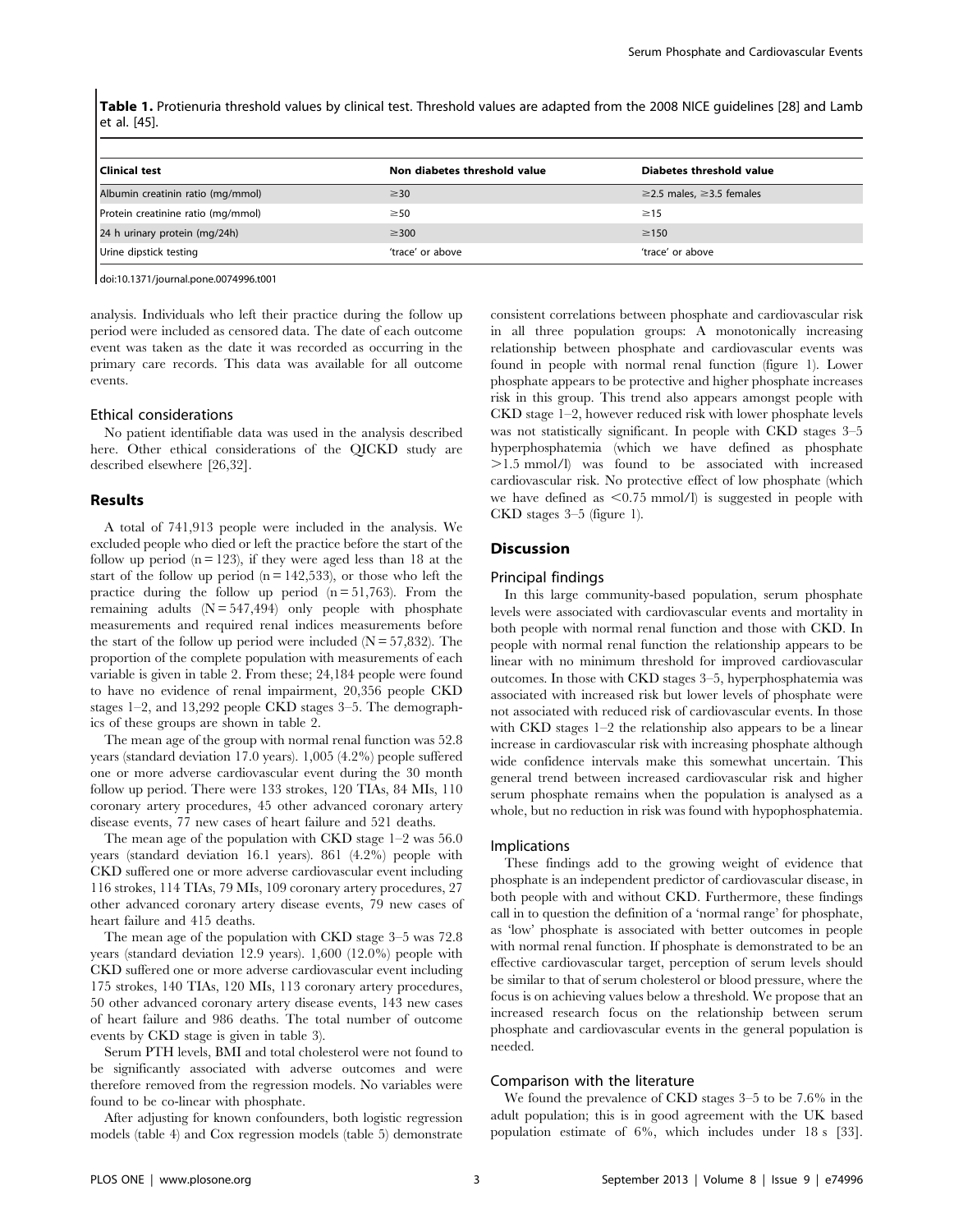Table 2. Demographics of people included for analysis in each study group; those with normal renal function ( $N = 24,184$ ), those with CKD stages 1–2 (N = 20,356), and those with CKD stages 3–5 (N = 13,292) where phosphate measurements were available.

|                             | <b>Total population</b>  | <b>Normal renal function</b> | CKD stages 1-2           | CKD stages 3-5           |
|-----------------------------|--------------------------|------------------------------|--------------------------|--------------------------|
|                             | n(%)                     | n(%)                         | n(%)                     | n(%)                     |
| Female                      | 271,503 (49.6)           | 14,082 (58.2)                | 12,330 (60.6)            | 9,057 (68.1)             |
| Age: mean (SD)              | 49.0 years $(\pm 17.8)$  | 52.8 years $(\pm 17.0)$      | 56.0 years $(\pm 16.2)$  | 72.8 years $(\pm 12.9)$  |
| Never smoked                | 181,662 (33.2)           | 9,552 (39.5)                 | 9,266 (45.5)             | 5,950 (44.8)             |
| <b>Current Smoker</b>       | 94,042 (17.2)            | 5,074 (21.0)                 | 3,813 (18.7)             | 1,720 (12.9)             |
| Ex-smoker                   | 49,584 (9.1)             | 2,833 (11.7)                 | 2,643 (13.0)             | 2,539 (19.1)             |
| <b>Diabetes</b>             | 33,811 (6.2)             | 1,953(8.1)                   | 3,163 (15.5)             | 2,536 (19.1)             |
| Antihypertensive medication | 77,056 (14.1)            | 4,503 (18.6)                 | 5,354 (26.3)             | 7,388 (55.6)             |
| HDL cholesterol: measured   | 167,607 (30.6)           | 14,502 (60.0)                | 14,281 (70.2)            | 10,321 (77.6)            |
| HDL cholesterol: mean (SD)  | 1.44 mmol/l $(\pm 0.43)$ | 1.45 mmol/l $(\pm 0.42)$     | 1.41 mmol/l $(\pm 0.41)$ | 1.46 mmol/l $(\pm 0.43)$ |
| Creatinine: measured        | 234,800 (42.9)           | 24,184 (100.0)               | 20,356 (100.0)           | 13,292 (100.0)           |
| Protienuria: measured       | 231,925 (42.3)           | 24,184 (100.0)               | 14,290 (70.2)            | 8,995 (67.7)             |
| Phosphate: measured         | 57,832 (10.6)            | 24,184 (100.0)               | 20,356 (100.0)           | 13,292 (100.0)           |
| Phosphate: <0.75 mmol/l     | 1,340 (0.2)              | 627(2.6)                     | 522 (2.6)                | 273(2.1)                 |
| Phosphate: 0.75-1.00 mmol/l | 14,601(2.7)              | 6,726 (27.8)                 | 5,506 (27.0)             | 3,270 (24.6)             |
| Phosphate: 1.00-1.25 mmol/l | 27,562 (5.0)             | 12,201 (50.5)                | 10,405 (51.1)            | 6,750 (50.8)             |
| Phosphate: 1.25-1.50 mmol/l | 9,943 (1.8)              | 4,295 (17.8)                 | 3,644 (17.9)             | 2,687 (20.2)             |
| Phosphate: >1.50 mmol/l     | 861 (0.2)                | 335 (1.4)                    | 279 (1.4)                | 312(2.3)                 |
| PTH measured                | 1,633(0.3)               | 225(0.9)                     | 250(1.2)                 | 764(5.7)                 |

For comparison, the demographics of the total adult population (N = 547,494) from which these groups are extracted is also included. SD = standard deviation. doi:10.1371/journal.pone.0074996.t002

Correlations with known cardiovascular risk factors were also consistent with those derived from the Framingham studies [34].

Previous data suggests increased phosphate is associated with increased mortality and cardiovascular risk in the general population and that hypophosphatemia is associated with reduced risk [10,11]. This study confirms these findings. It also is in agreement with previous findings that hyperphosphatemia is associated with increased cardiovascular risk in people with CKD [1–3]. In people with CKD, phosphate below the normal range has been associated with both improved [1,35] and worsened [36] cardiovascular outcomes. We found no effect of low phosphate on cardiovascular outcomes in the CKD population. Low phosphate is a marker of malnutrition [37], which is common in people with advanced renal disease [38]. This correlation may mask any potential benefits of low phosphate in this group and account for discrepancies between previous studies.

## Limitations of the method

The limitations of this study include those of working with routinely collected data (34). A particular consideration here is that only a small proportion of the population had serum phosphate measurements. There is a probable bias for increased comorbidities amongst this group, however, this is likely to be a systematic effect and is therefore unlikely to explain the relationship between phosphate and cardiovascular events observed.

The number of people with phosphate levels at the extremes of the range was small. There is therefore greater uncertainty in our calculated odds of a cardiovascular event at these extremes.

Table 3. Number of outcome events in each study group by phosphate range in; the total population ( $N = 57,832$ ), those with normal renal function (N = 24,184), those with CKD stages 1-2 (N = 20,356), and those with CKD stages 3-5 (N = 13,292) where phosphate measurements were available.

|                             | <b>Total population</b> | <b>Normal renal function</b> | CKD stages 1-2 | CKD stages 3-5 |
|-----------------------------|-------------------------|------------------------------|----------------|----------------|
|                             | n(%)                    | n(%)                         | n(%)           | n(%)           |
| Phosphate: <0.75 mmol/l     | 68 (4.8)                | 15(2.4)                      | 19(3.6)        | 34 (12.5)      |
| Phosphate: 0.75-1.00 mmol/l | 872 (5.6)               | 264(3.9)                     | 223(4.1)       | 385 (11.8)     |
| Phosphate: 1.00-1.25 mmol/l | 1,721 (5.9)             | 517 (4.2)                    | 435 (4.2)      | 769 (11.4)     |
| Phosphate: 1.25-1.50 mmol/l | 706 (6.6)               | 192 (4.5)                    | 172(4.7)       | 342 (12.7)     |
| Phosphate: >1.50 mmol/l     | 99 (10.7)               | 17(5.1)                      | 12(4.3)        | 70 (22.4)      |
|                             |                         |                              |                |                |

The percentages shown are the proportion of people within category who had a cardiovascular event (not of the group population). doi:10.1371/journal.pone.0074996.t003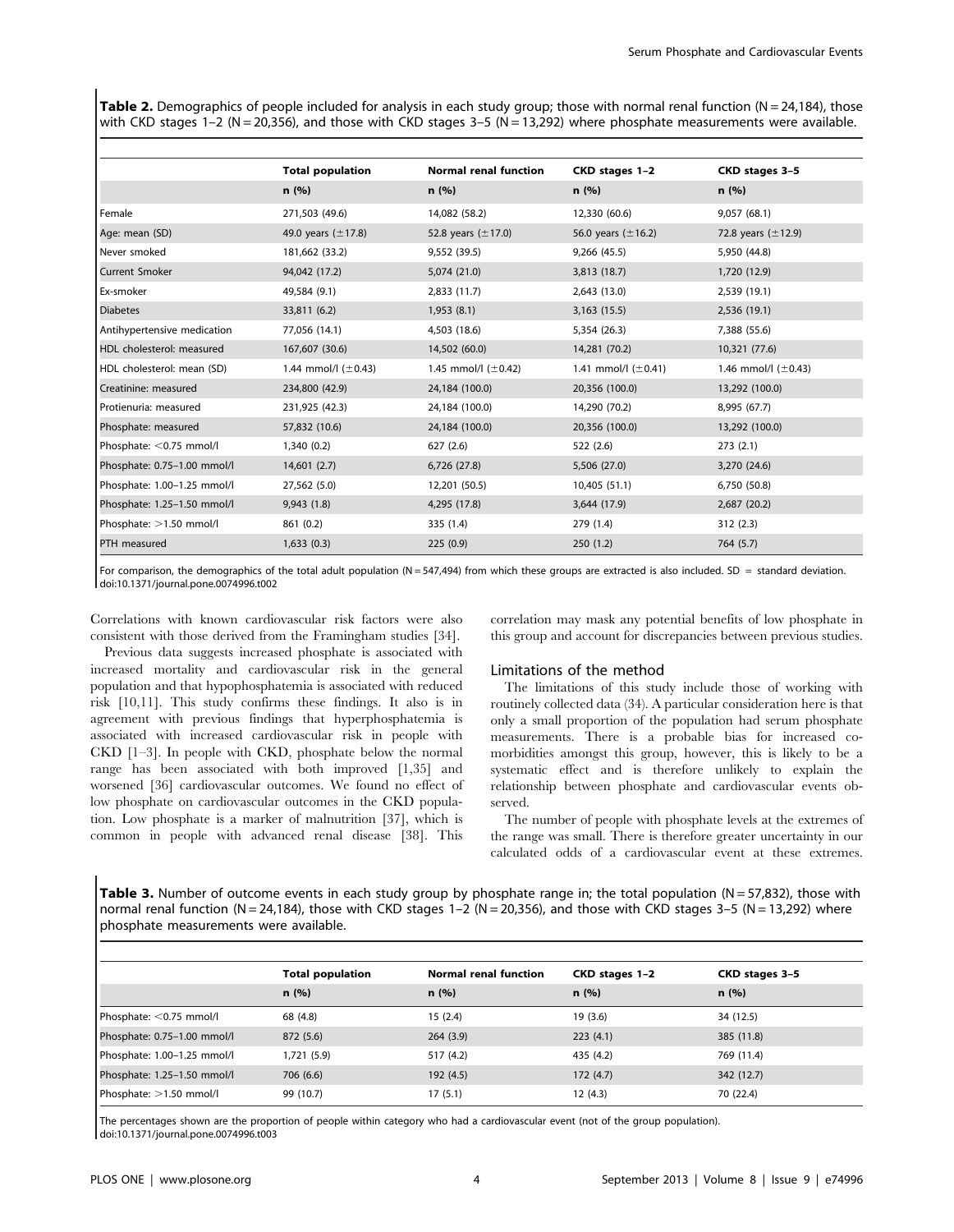| Table 4. Logistic regression analysis: The clinical characteristics of people with normal renal function, CKD stages 1-2, and people with CKD stages 3-5 and odds ratio of<br>cardiovascular events and mortality during 30 months of |                                     | follow up. |                                     |         |                                             |         |                                             |         |
|---------------------------------------------------------------------------------------------------------------------------------------------------------------------------------------------------------------------------------------|-------------------------------------|------------|-------------------------------------|---------|---------------------------------------------|---------|---------------------------------------------|---------|
|                                                                                                                                                                                                                                       |                                     |            |                                     |         |                                             |         |                                             |         |
| Model performance:                                                                                                                                                                                                                    | Complete population                 |            | Normal renal function               |         | CKD stages 1-2                              |         | CKD stages 3-5                              |         |
| Bayesian information criteria                                                                                                                                                                                                         | 21,510                              |            | 4,991                               |         | 4,803                                       |         | 7,090                                       |         |
| -log-likelihood                                                                                                                                                                                                                       | 10,673                              |            | 2,428                               |         | 2,335                                       |         | 3,480                                       |         |
| ROC curve statistic                                                                                                                                                                                                                   | 0.833                               |            | 0.822                               |         | 0.811                                       |         | 0.7465                                      |         |
| Random effects:                                                                                                                                                                                                                       |                                     |            |                                     |         |                                             |         |                                             |         |
| Random intercepts for primary care practice:                                                                                                                                                                                          |                                     |            |                                     |         |                                             |         |                                             |         |
| Variance                                                                                                                                                                                                                              | 0.199                               |            | 0.165                               |         | 0.160                                       |         | 0.179                                       |         |
| Standard deviation                                                                                                                                                                                                                    | 0.446                               |            | 0.406                               |         | 0.400                                       |         | 0.423                                       |         |
| Fixed effects:                                                                                                                                                                                                                        | Odds Ratio (Confidence<br>interval) | P value    | Odds Ratio (Confidence<br>interval) | P value | Odds Ratio (Confidence P value<br>interval) |         | Odds Ratio (Confidence P value<br>interval) |         |
| Female                                                                                                                                                                                                                                | 1.00 [reference]                    |            | 1.00 [reference]                    |         | 1.00 [reference]                            |         | 1.00 [reference]                            |         |
| Male                                                                                                                                                                                                                                  | $1.70(1.57 - 1.84)$                 | < 0.001    | 2.01 (1.68-2.40)                    | < 0.001 | $1.76(1.47 - 2.11)$                         | < 0.001 | 1,44 (1.25-1.66)                            | < 0.001 |
| Age (years)                                                                                                                                                                                                                           | 1.08 (1.08-1.09)                    | 0.001      | $1.08(1.07 - 1.09)$                 | 0.001   | $1.08(1.07 - 1.09)$                         | < 0.001 | 1.07 (1.06-1.08)                            | < 0.001 |
| Never smoked                                                                                                                                                                                                                          | 1.00 [reference]                    |            | 1.00 [reference]                    |         | 1.00 [reference]                            |         | 1.00 [reference]                            |         |
| Current Smoker                                                                                                                                                                                                                        | $1.60(1.44 - 1.78)$                 | 0.001      | $1.49(1.21 - 1.84)$                 | 0.001   | $1.62(1.30 - 2.02)$                         | < 0.001 | $1.46(1.20-1.77)$                           | < 0.001 |
| Ex-smoker                                                                                                                                                                                                                             | 1.19 (1.08-1.32)                    | < 0.001    | $0.97(0.77 - 1.22)$                 | 0.775   | $1.21 (0.97 - 1.52)$                        | 0.091   | $1.32(1.12 - 1.55)$                         | < 0.001 |
| <b>Diabetes</b>                                                                                                                                                                                                                       | 1.43 (1.30-1.57)                    | < 0.001    | $1.43(1.16 - 1.76)$                 | 0.001   | $1.27(1.05 - 1.54)$                         | 0.014   | 1.44 (1.24-1.66)                            | < 0.001 |
| Antihypertensive medication                                                                                                                                                                                                           | $1.25(1.16 - 1.36)$                 | < 0.001    | $1.20(1.01-1.43)$                   | 0.036   | $1.32(1.11 - 1.56)$                         | 0.001   | $1.16(1.01 - 1.33)$                         | 0.040   |
| HDL Cholesterol                                                                                                                                                                                                                       | $1.25(1.16 - 1.36)$                 | < 0.001    | $0.73$ $(0.60 - 0.90)$              | 0.004   | 0.87 (0.70-1.08)                            | 0.203   | 0.77 (0.65-0.91)                            | 0.002   |
| Phosphate: < 0.75 mmol/l                                                                                                                                                                                                              | $0.83$ $(0.64 - 1.09)$              | 0.175      | $0.59(0.36 - 0.97)$                 | 0.049   | $0.60(0.32 - 1.14)$                         | 0.117   | $1.11(0.71 - 1.73)$                         | 0.647   |
| Phosphate: 0.75-1.00 mmol/l                                                                                                                                                                                                           | 1.00 [reference]                    |            | 1.00 [reference]                    |         | 1.00 [reference]                            |         | 1.00 [reference]                            |         |
| Phosphate: 1.00-1.25 mmol/l                                                                                                                                                                                                           | 1.09 (0.99-1.19)                    | 0.069      | $1.19(0.98 - 1.43)$                 | 0.077   | 1.12 (0.92-1.36)                            | 0.270   | $1.07(0.91 - 1.25)$                         | 0.420   |
| Phosphate: 1.25-1.50 mmol/l                                                                                                                                                                                                           | $1.27(1.13 - 1.42)$                 | < 0.001    | $1.36(1.06 - 1.74)$                 | 0.016   | 1.40 (1.09-1.81)                            | 0.010   | 1.21 (1.00-1.46)                            | 0.054   |
| Phosphate: >1.50 mmol/                                                                                                                                                                                                                | 2.19 (1.72-2.80)                    | < 0.001    | 1.80 (0.89-3.63)                    | 0.100   | $1.51(0.72 - 3.13)$                         | 0.272   | 2.34 (1.64-3.32)                            | < 0.001 |

 $\vert$  doi:10.1371/journal.pone.0074996.t004

doi:10.1371/journal.pone.0074996.t004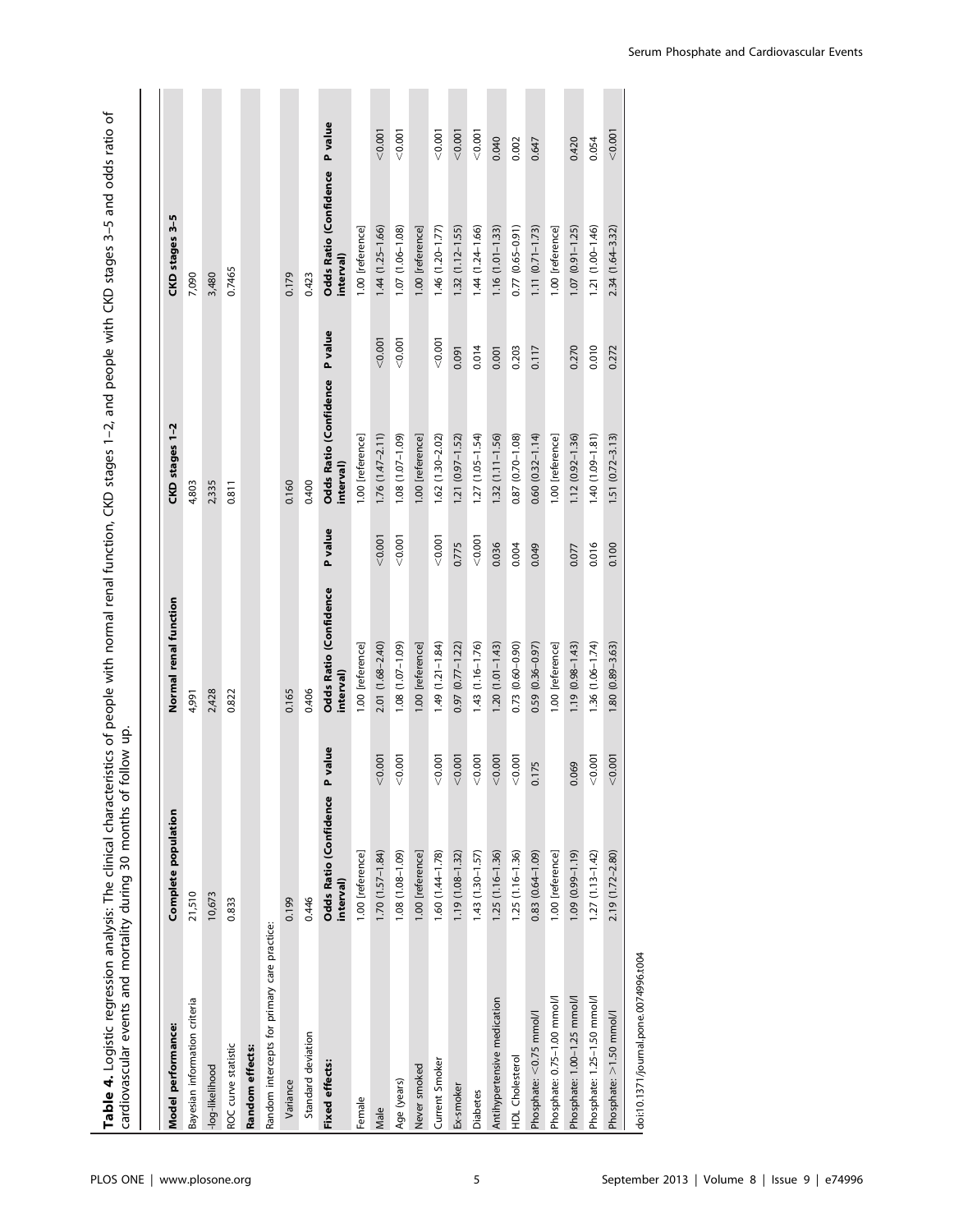**Table 5.** Cox regression analysis: The clinical characteristics of people with normal renal function and people with CKD stages 3–5, CKD stages 1–2, and odds ratio of<br>cardiovascular events and mortality during 30 months o Table 5. Cox regression analysis: The clinical characteristics of people with normal renal function and people with CKD stages 3–5, CKD stages 1–2, and odds ratio of cardiovascular events and mortality during 30 months of follow up.

| Clinical characteristic               | Complete population                   |         | Normal renal function                 |         | CKD stages 1-2                        |         | CKD stages 3-5                        |         |
|---------------------------------------|---------------------------------------|---------|---------------------------------------|---------|---------------------------------------|---------|---------------------------------------|---------|
|                                       | (Confidence interval)<br>Hazard Ratio | P value | (Confidence interval)<br>Hazard Ratio | P value | (Confidence interval)<br>Hazard Ratio | P value | (Confidence interval)<br>Hazard Ratio | P value |
| Female                                | 1.00 [reference]                      |         | 1.00 [reference]                      |         | 1.00 [reference]                      |         | 1.00 [reference]                      |         |
| Male                                  | $1.58(1.45 - 1.72)$                   | < 0.001 | 1.08 (1.07-1.08)                      | < 0.001 | 1.08 (1.07-1.08)                      | < 0.001 | $1.06(1.05 - 1.07)$                   | < 0.001 |
| Age (years)                           | $1.07(1.07 - 1.08)$                   | < 0.001 | $1.89(1.60 - 2.24)$                   | < 0.001 | $1.66$ $(1.40 - 1.97)$                | 0.001   | $1.43(1.26 - 1.61)$                   | < 0.001 |
| Never smoked                          | 1.00 [reference]                      |         | 1.00 [reference]                      |         | 1.00 [reference]                      |         | 1.00 [reference]                      |         |
| Current Smoker                        | 1.50 (1.35-1.66)                      | < 0.001 | $1.43(1.18 - 1.73)$                   | < 0.001 | 1.62 (1.32-1.98)                      | < 0.001 | $1.43(1.21 - 1.68)$                   | < 0.001 |
| Ex-smoker                             | $1.22(1.10 - 1.35)$                   | < 0.001 | $0.99(0.80 - 1.22)$                   | 0.909   | 1.22 (0.99-1.49)                      | 0.059   | $1.31(1.14 - 1.50)$                   | < 0.001 |
| <b>Diabetes</b>                       | 1.32 (1.20-1.44)                      | 0.001   | 1.39 (1.15-1.68)                      | < 0.001 | $1.20(1.00 - 1.43)$                   | 0.048   | $1.37(1.21 - 1.55)$                   | < 0.001 |
| Antihypertensive medication           | $1.23(1.13-1.33)$                     | < 0.001 | $1.14(0.97 - 1.34)$                   | 0.108   | $1.26(1.07 - 1.47)$                   | 0.004   | $1.16(1.03 - 1.31)$                   | 0.017   |
| HDL Cholesterol                       | $0.78$ $(0.70 - 0.86)$                | < 0.001 | $0.68$ $(0.56 - 0.83)$                | < 0.001 | $0.87(0.71 - 1.06)$                   | 0.175   | $0.80(0.70-0.93)$                     | 0.003   |
| Phosphate: < 0.75 mmol/l              | $0.80(0.60 - 1.07)$                   | 0.127   | $0.58$ $(0.36 - 0.97)$                | 0.049   | $0.62(0.34 - 1.14)$                   | 0.127   | $1.10(0.74 - 1.63)$                   | 0.629   |
| Phosphate: 0.75-1.00 mmol/l           | 1.00 [reference]                      |         | 1.00 [reference]                      |         | 1.00 [reference]                      |         | 1.00 [reference]                      |         |
| Phosphate: 1.00-1.25 mmol/l           | $1.11(1.01-1.22)$                     | 0.031   | $1.19(1.00 - 1.42)$                   | 0.054   | $1.09(0.91 - 1.31)$                   | 0.341   | $1.08(0.94 - 1.24)$                   | 0.303   |
| Phosphate: 1.25-1.50 mmol/l           | $1.29(1.15 - 1.45)$                   | < 0.001 | 1.38 (1.09-1.73)                      | 0.007   | 1.31 (1.03-1.66)                      | 0.026   | $1.24(1.05 - 1.47)$                   | 0.014   |
| Phosphate: >1.50 mmol/l               | 2.20 (1.75-2.78)                      | < 0.001 | $1.62(0.86 - 3.07)$                   | 0.138   | $1.44(0.73 - 2.83)$                   | 0.288   | 2.40 (1.82-3.16)                      | < 0.001 |
| doi:10.1371/journal.pone.0074996.t005 |                                       |         |                                       |         |                                       |         |                                       |         |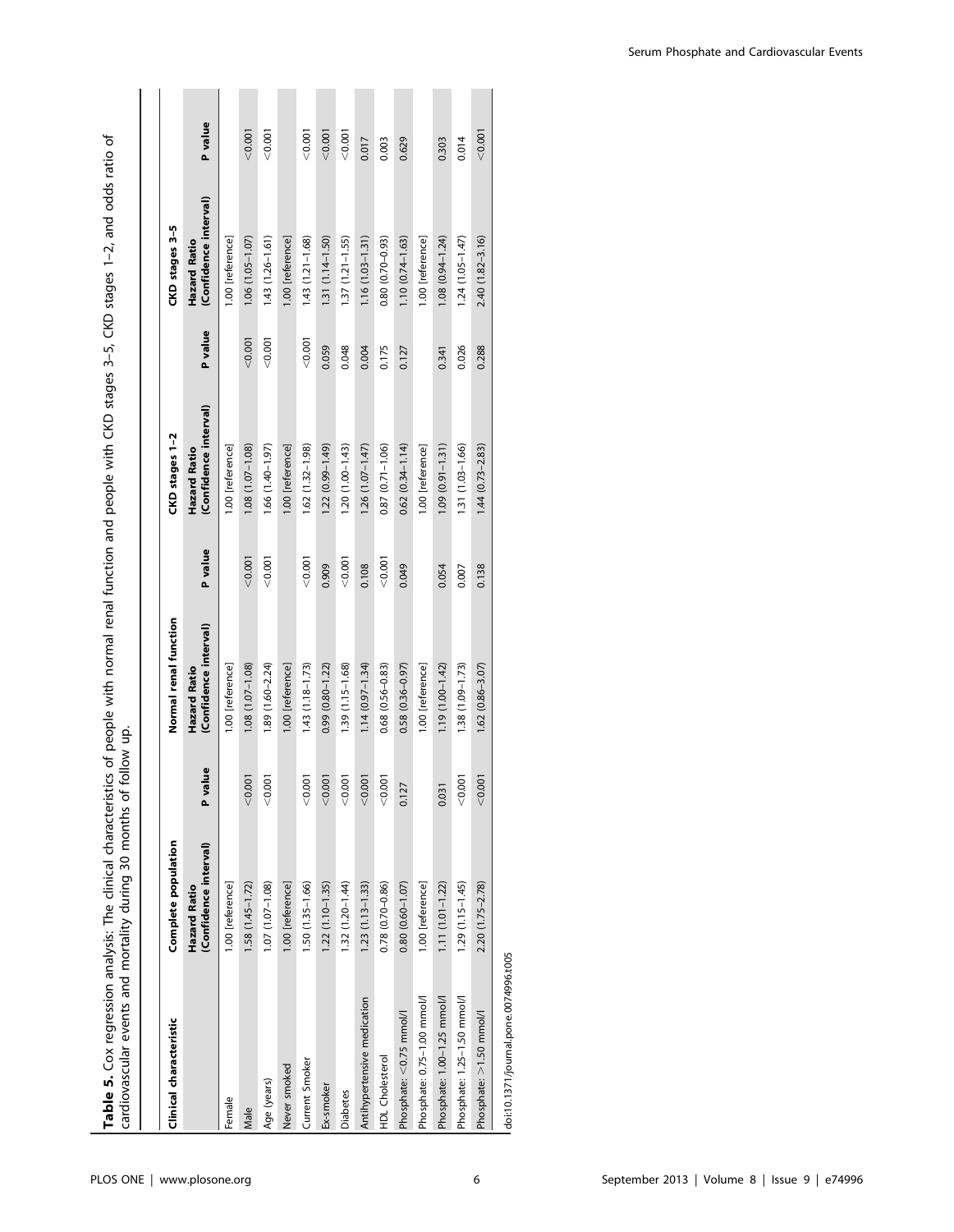

Figure 1. The adjusted odd ratio of a cardiovascular event during a 30 month follow up period for the complete population and sub populations; 24,184 people with normal renal function, 20,356 people with CKD stages 1–2, and 13,292 people with CKD stages 3–5 by serum phosphate category. doi:10.1371/journal.pone.0074996.g001

Additionally, very few people had serum PTH measurements. It is therefore not possible to conclude from these data that there is no relationship between serum PTH and cardiovascular events.

Serum phosphate levels are subject to diurnal variation with a minimum level in the morning with a subsequent rise throughout the day [39,40]. As we did not have data on the times at which individual serum samples were taken, we were unable to adjust for this diurnal variation. It is likely that this will have weakened the association with cardiovascular outcomes. Fixed time sampling (e.g. 9am phosphate levels) may demonstrate improved correlation with cardiovascular outcomes. However, our data suggests that a

random day-time phosphate measurement can be correlated with cardiovascular outcome.

#### Further research

Whilst the mechanisms underlying this association remain to be fully elucidated the possibility that phosphate represents a potential therapeutic target should be considered. Trials looking at the impact of phosphate binders and dietary phosphate restriction have focused on end-stage renal disease and have mostly been underpowered for detection of reduced cardiovascular events [41–43], although sevelamer (a phosphate binder) has been demonstrated to reduce all-cause mortality in CKD stages 3–4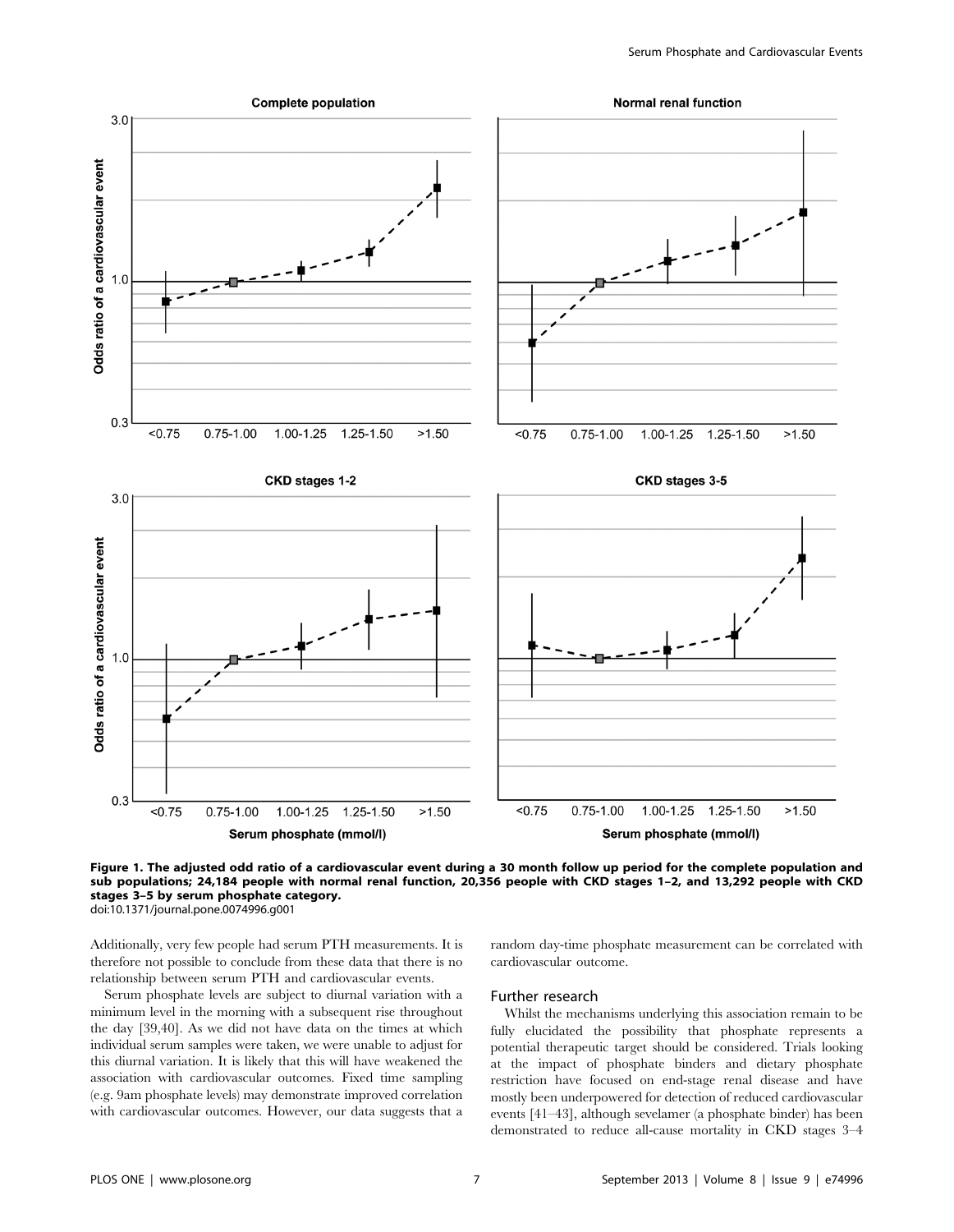## Conclusions

Serum phosphate is a predictor of cardiovascular events in people with and without CKD: High phosphate levels are associated with increased cardiovascular risk in both those with normal renal function and CKD. Low phosphate levels are

guiding potential intervention strategies. The role of phosphate additives in processed foods is one potential consideration.

## References

- 1. Kestenbaum B, Sampson JN, Rudser KD, Patterson DJ, Seliger SL, et al. (2005) Serum phosphate levels and mortality risk among people with chronic kidney disease. Journal of the American Society of Nephrology: JASN 16: 520–528.
- 2. Block GA, Hulbert-Shearon TE, Levin NW, Port FK (1998) Association of serum phosphorus and calcium x phosphate product with mortality risk in chronic hemodialysis patients: a national study. American journal of kidney diseases: the official journal of the National Kidney Foundation 31: 607–617.
- 3. Palmer SC, Hayen A, Macaskill P, Pellegrini F, Craig JC, et al. (2011) Serum levels of phosphorus, parathyroid hormone, and calcium and risks of death and cardiovascular disease in individuals with chronic kidney disease: a systematic review and meta-analysis. JAMA: the journal of the American Medical Association 305: 1119–1127.
- 4. Gonzalez-Parra E, Tunon J, Egido J, Ortiz A (2012) Phosphate: a stealthier killer than previously thought? Cardiovasc Pathol 21: 372–381.
- 5. Jung HH, Kim SW, Han H (2006) Inflammation, mineral metabolism and progressive coronary artery calcification in patients on haemodialysis. Nephrology, dialysis, transplantation: official publication of the European Dialysis and Transplant Association - European Renal Association 21: 1915–1920.
- 6. Toussaint ND, Lau KK, Strauss BJ, Polkinghorne KR, Kerr PG (2008) Associations between vascular calcification, arterial stiffness and bone mineral density in chronic kidney disease. Nephrology, dialysis, transplantation: official publication of the European Dialysis and Transplant Association - European Renal Association 23: 586–593.
- 7. Cunningham J, Locatelli F, Rodriguez M (2011) Secondary hyperparathyroidism: pathogenesis, disease progression, and therapeutic options. Clin J Am Soc Nephrol 6: 913–921.
- 8. Foley RN, Collins AJ, Herzog CA, Ishani A, Kalra PA (2009) Serum phosphorus levels associate with coronary atherosclerosis in young adults. J Am Soc Nephrol 20: 397–404.
- 9. Linefsky JP, O'Brien KD, Katz R, de Boer IH, Barasch E, et al. (2011) Association of Serum Phosphate Levels with Aortic Valve Sclerosis and Annular Calcification: the Cardiovascular Health Study. J Am Coll Cardiol 58: 291–297.
- 10. Tonelli M, Sacks F, Pfeffer M, Gao Z, Curhan G (2005) Relation between serum phosphate level and cardiovascular event rate in people with coronary disease. Circulation 112: 2627–2633.
- 11. Dhingra R, Sullivan LM, Fox CS, Wang TJ, D'Agostino RB, Sr., et al. (2007) Relations of serum phosphorus and calcium levels to the incidence of cardiovascular disease in the community. Archives of internal medicine 167: 879–885.
- 12. Foley RN, Collins AJ, Ishani A, Kalra PA (2008) Calcium-phosphate levels and cardiovascular disease in community-dwelling adults: the Atherosclerosis Risk in Communities (ARIC) Study. Am Heart J 156: 556–563.
- 13. Abramowitz M, Muntner P, Coco M, Southern W, Lotwin I, et al. (2010) Serum alkaline phosphatase and phosphate and risk of mortality and hospitalization. Clin J Am Soc Nephrol 5: 1064–1071.
- 14. Mathew S, Tustison KS, Sugatani T, Chaudhary LR, Rifas L, et al. (2008) The mechanism of phosphorus as a cardiovascular risk factor in CKD. Journal of the American Society of Nephrology: JASN 19: 1092–1105.
- 15. Lau WL, Pai A, Moe SM, Giachelli CM (2011) Direct Effects of Phosphate on Vascular Cell Function. Adv Chronic Kidney Dis 18: 105–112.
- 16. Jono S, McKee MD, Murry CE, Shioi A, Nishizawa Y, et al. (2000) Phosphate regulation of vascular smooth muscle cell calcification. Circ Res 87: E10–17.
- 17. Raggi P, Boulay A, Chasan-Taber S, Amin N, Dillon M, et al. (2002) Cardiac calcification in adult hemodialysis patients. A link between end-stage renal disease and cardiovascular disease? J Am Coll Cardiol 39: 695–701.
- 18. Yildiz A, Memisoglu E, Oflaz H, Yazici H, Pusuroglu H, et al. (2005) Atherosclerosis and vascular calcification are independent predictors of left ventricular hypertrophy in chronic haemodialysis patients. Nephrol Dial Transplant 20: 760–767.
- 19. Amann K, Tornig J, Kugel B, Gross ML, Tyralla K, et al. (2003) Hyperphosphatemia aggravates cardiac fibrosis and microvascular disease in experimental uremia. Kidney international 63: 1296–1301.
- 20. Chue CD, Townend JN, Steeds RP, Ferro CJ (2010) Arterial stiffness in chronic kidney disease: causes and consequences. Heart 96: 817–823.

associated with fewer cardiovascular events in people without renal disease. Further research is required to determine the mechanisms underlying these associations.

## Author Contributions

Conceived and designed the experiments: APM SdL. Performed the experiments: APM. Analyzed the data: APM MR. Contributed reagents/ materials/analysis tools: APM SJ. Wrote the paper: APM SdL JvV HL CT SJ HG MR.

- 21. Van TV, Watari E, Taketani Y, Kitamura T, Shiota A, et al. (2012) Dietary phosphate restriction ameliorates endothelial dysfunction in adenine-induced kidney disease rats. J Clin Biochem Nutr 51: 27–32.
- 22. Terai K, Nara H, Takakura K, Mizukami K, Sanagi M, et al. (2009) Vascular calcification and secondary hyperparathyroidism of severe chronic kidney disease and its relation to serum phosphate and calcium levels. British journal of pharmacology 156: 1267–1278.
- 23. Gutierrez OM, Isakova T, Enfield G, Wolf M (2011) Impact of poverty on serum phosphate concentrations in the Third National Health and Nutrition Examination Survey. J Ren Nutr 21: 140–148.
- 24. Ritz E, Hahn K, Ketteler M, Kuhlmann MK, Mann J (2012) Phosphate Additives in Food–a Health Risk. Dtsch Arztebl Int 109: 49–55.
- 25. de Lusignan S, Gallagher H, Jones S, Chan T, van Vlymen J, et al. (2013) Auditbased education lowers systolic blood pressure in chronic kidney disease: the Quality Improvement in CKD (QICKD) trial results. Kidney Int.
- 26. de Lusignan S, Gallagher H, Chan T, Thomas N, van Vlymen J, et al. (2009) The QICKD study protocol: a cluster randomised trial to compare quality improvement interventions to lower systolic BP in chronic kidney disease (CKD) in primary care. Implementation science: IS 4: 39.
- 27. Abutaleb N (2007) Why we should sub-divide CKD stage 3 into early (3a) and late (3b) components. Nephrology, dialysis, transplantation: official publication of the European Dialysis and Transplant Association - European Renal Association 22: 2728–2729.
- 28. National Institute for Health and Clinical Excellence (2008) Chronic Kidney Disease. Early Identification and management of chronic kidney disease in adults in primary and secondary care. Available: http://www.nice.org.uk/cg73. Accessed 14 August 2013.
- 29. de Lusignan S, Khunti K, Belsey J, Hattersley A, van Vlymen J, et al. (2010) A method of identifying and correcting miscoding, misclassification and misdiagnosis in diabetes: a pilot and validation study of routinely collected data. Diabet Med 27: 203–209.
- 30. Maindonald J, Braun J (2010) Data Analysis and Graphics Using R: An Example-based Approach (Cambridge Series in Statistical and Probabilistic Mathematics). Cambridge: Cambridge University Press.
- 31. Bates D, Maechler M, Bolker B (2012) lme4: Linear mixed-effects models using S4 classes Available: http://CRAN.R-project.org/package = lme4.Accessed 14 August 2013.
- 32. de Lusignan S, Sadek N, Mulnier H, Tahir A, Russell-Jones D, et al. (2012) Miscoding, misclassification and misdiagnosis of diabetes in primary care. Diabet Med 29: 181–189.
- 33. Roderick P, Roth M, Mindell J (2011) Prevalence of chronic kidney disease in England: Findings from the 2009 Health Survey for England. Journal of epidemiology and community health 65.
- 34. Pencina MJ, D'Agostino RB, Sr., Larson MG, Massaro JM, Vasan RS (2009) Predicting the 30-year risk of cardiovascular disease: the framingham heart study. Circulation 119: 3078–3084.
- 35. O'Seaghdha CM, Hwang SJ, Muntner P, Melamed ML, Fox CS (2011) Serum phosphorus predicts incident chronic kidney disease and end-stage renal disease. Nephrology, dialysis, transplantation: official publication of the European Dialysis and Transplant Association - European Renal Association 26: 2885– 2890.
- 36. Block GA, Klassen PS, Lazarus JM, Ofsthun N, Lowrie EG, et al. (2004) Mineral metabolism, mortality, and morbidity in maintenance hemodialysis. J Am Soc Nephrol 15: 2208–2218.
- 37. Felsenfeld AJ, Levine BS (2012) Approach to treatment of hypophosphatemia. Am J Kidney Dis 60: 655–661.
- 38. Stenvinkel P, Heimburger O, Paultre F, Diczfalusy U, Wang T, et al. (1999) Strong association between malnutrition, inflammation, and atherosclerosis in chronic renal failure. Kidney Int 55: 1899–1911.
- 39. Kemp GJ, Blumsohn A, Morris BW (1992) Circadian changes in plasma phosphate concentration, urinary phosphate excretion, and cellular phosphate shifts. Clin Chem 38: 400–402.
- 40. Pocock SJ, Ashby D, Shaper AG, Walker M, Broughton PM (1989) Diurnal variations in serum biochemical and haematological measurements. J Clin Pathol 42: 172–179.